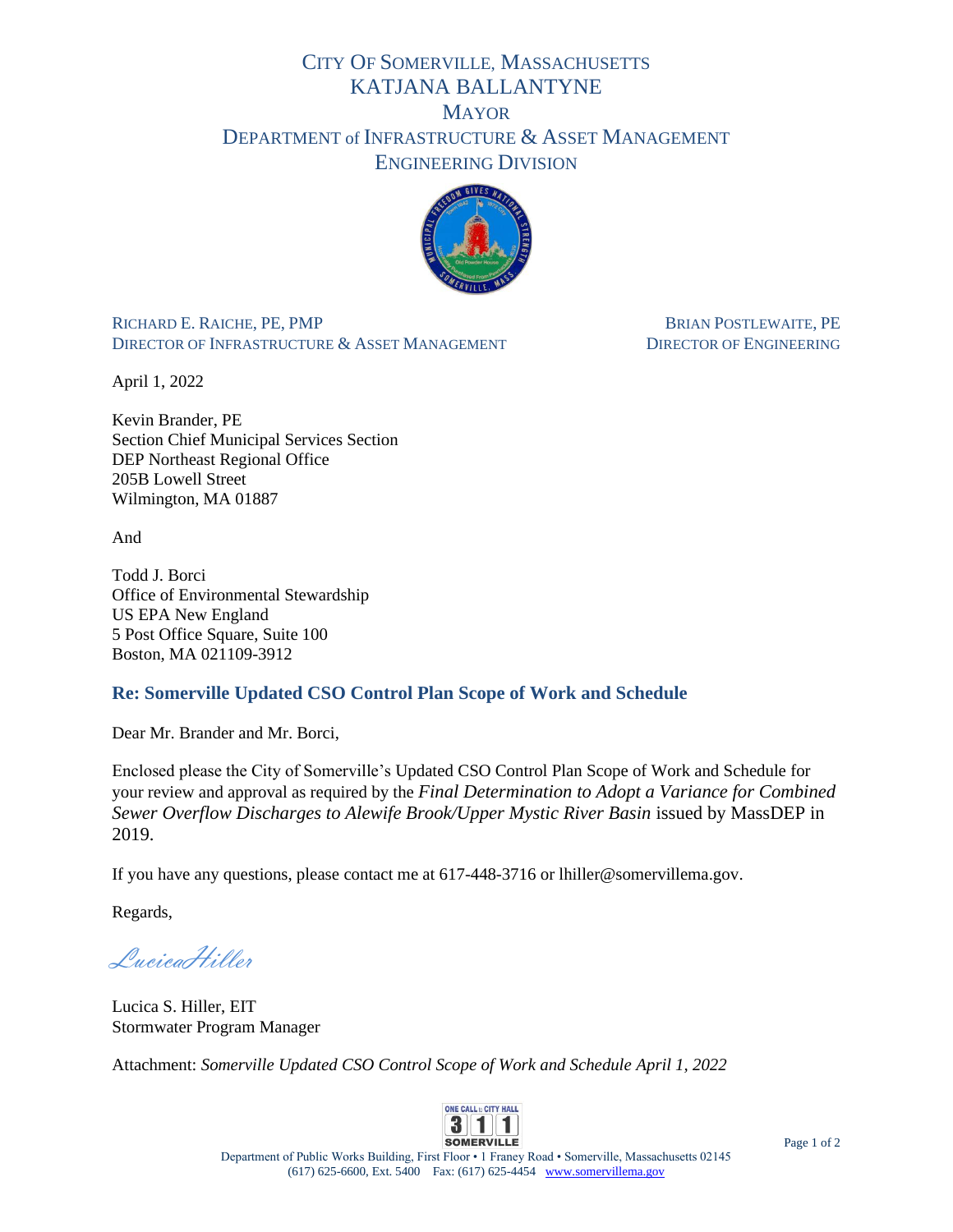

cc: Rich Raiche, City of Somerville Brian Postlewaite, City of Somerville Catherine Woodbury, City of Cambridge Kathy Watkins, City of Cambridge Brian Kubaska, MWRA James Barsanti, MassDEP Kathleen Baskin, MassDEP Douglas Fine, MassDEP Eric Worrall, MassDEP Catherine Vakalopoulos, MassDEP Kenneth Moraff, EPA Beth Kudarauskas, EPA Dan Arsenault, EPA

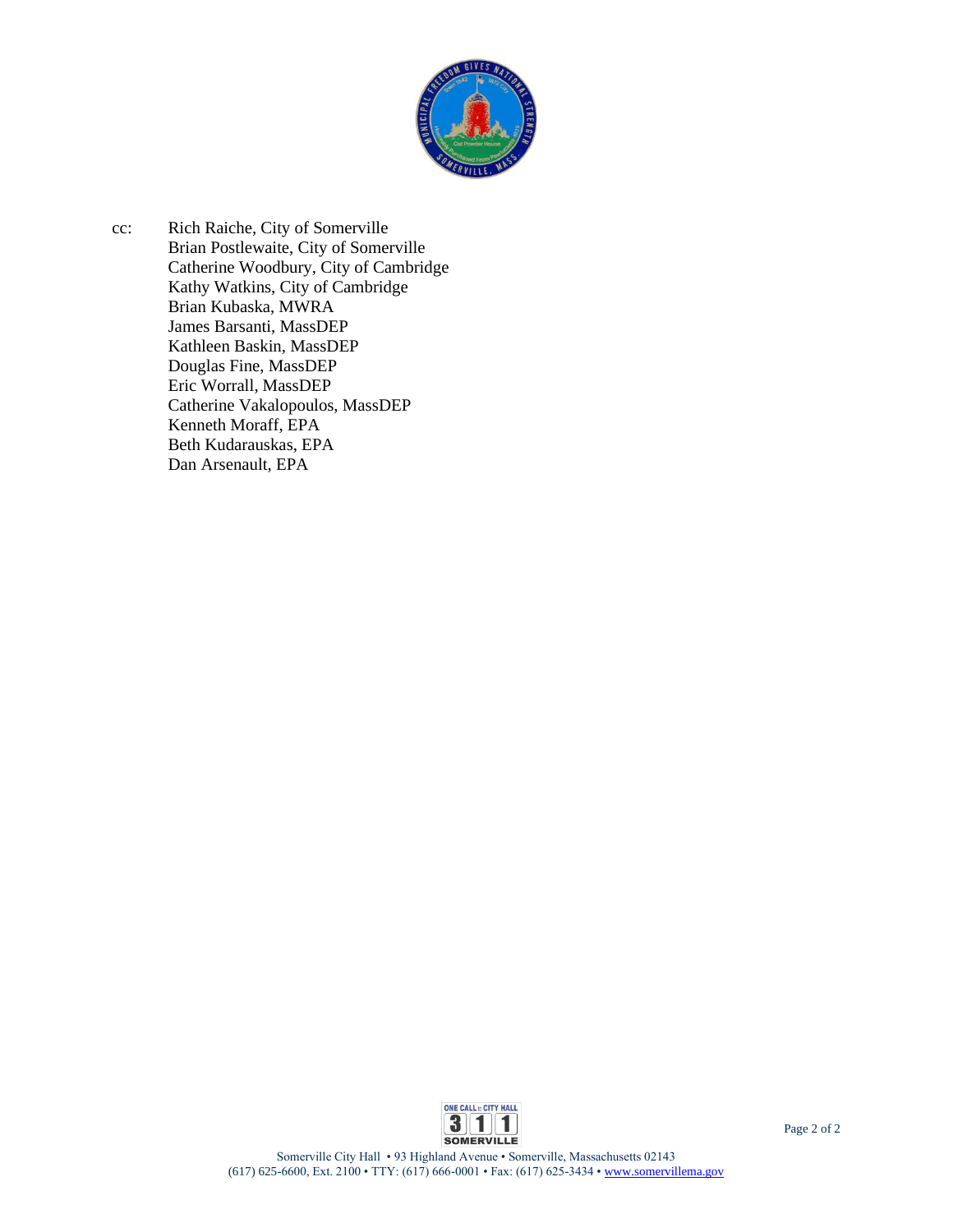# CITY OF SOMERVILLE, MASSACHUSETTS KATJANA BALLANTYNE **MAYOR** DEPARTMENT of INFRASTRUCTURE & ASSET MANAGEMENT ENGINEERING DIVISION



RICHARD E. RAICHE, PE, PMP BRIAN POSTLEWAITE, PE DIRECTOR OF INFRASTRUCTURE & ASSET MANAGEMENT DIRECTOR OF ENGINEERING

# **SOMERVILLE UPDATED CSO CONTROL PLAN SCOPE OF WORK AND SCHEDULE**

As part of *the Final Determination to Adopt a Variance for Combined Sewer Overflow Discharges to Alewife Brook/Upper Mystic River Basin* of 2019 issued by MassDEP (the Variance), the City of Somerville is developing an Updated CSO Control Plan Scope of Work and Schedule (CSO Control Plan) for review and approval by MassDEP and EPA. This document presents a proposed scope and schedule of work outlining the different elements needed for the development of the City's CSO Control Plan and satisfy the first deliverable requirements as outlined in the Variance.

The Scope of Somerville's CSO Control Plan development includes the following tasks

# **TASK 1. REVIEW OF PUBLIC HEALTH IMPACTS AND REGULATORY ENVIRONMENT**

Under this task the following aspects of the current day system conditions and system impacts will be documented.

- 1. Public Health Impacts: Existing high-risk flood areas, reported backups and SSOs and other public health and safety issues directly or indirectly related to CSOs and poor drainage will be captured in this section.
- 2. Regulatory requirements. Somerville will perform a compilation of current regulations and city ordinances that govern its CSO control and stormwater management. This will include, but is not necessarily limited to:
	- a. NPDES Permits for CSO control and MS4 requirements
	- b. Other requirements such as city ordinances or practices dealing with stormwater nutrient control, stormwater flow management, inflow and infiltration control, or requirements and initiatives adopted for climate change preparedness and resiliency.

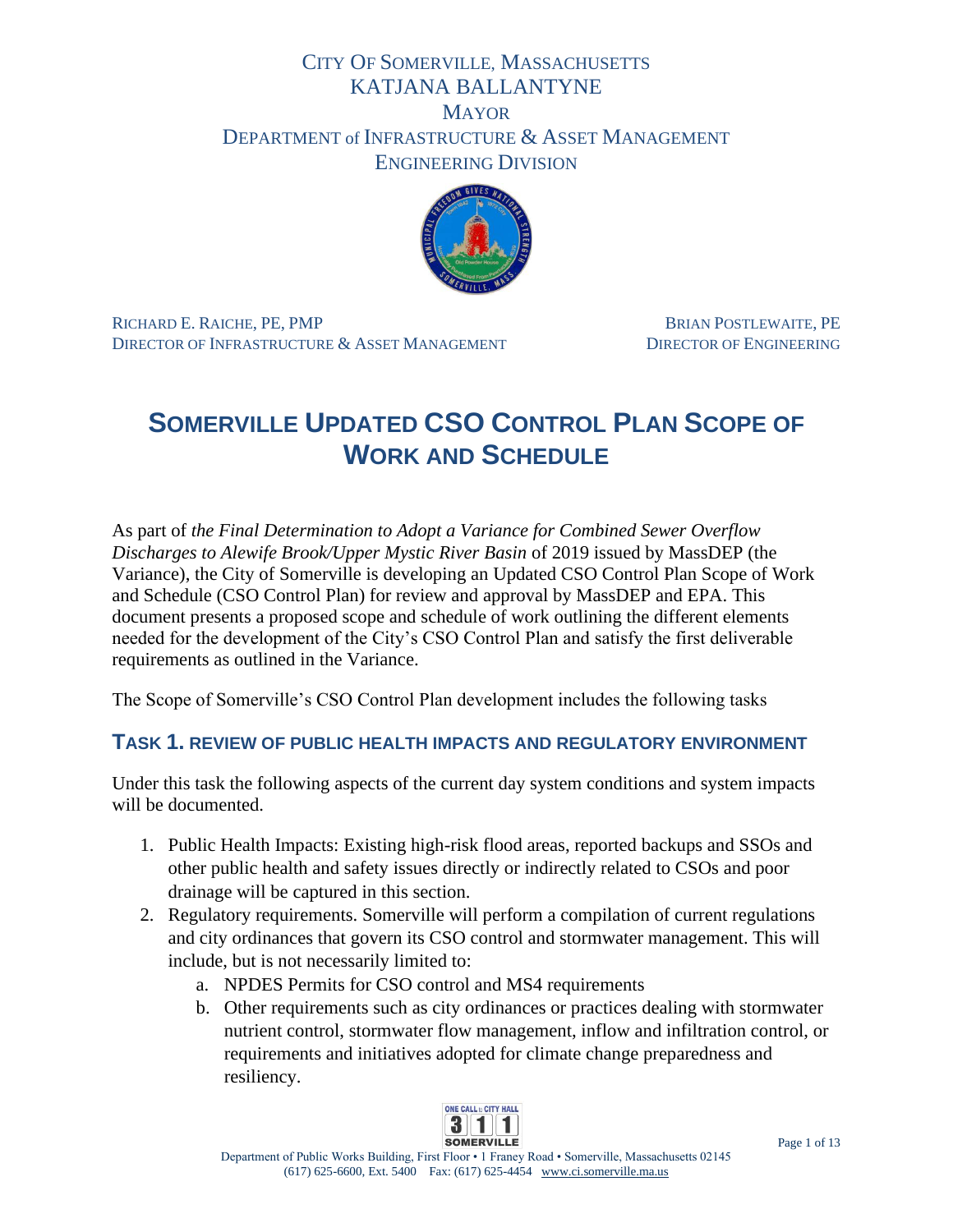

# **TASK 2. EVALUATION OF EXISTING LEVEL OF CSO CONTROL**

In order to evaluate the existing level of CSO control, the City of Somerville plans to execute the following tasks.

#### **Sub-Task 2.1- Evaluation of the Current Degree of Implementation of the Nine Minimum Control Measures (NMC)**

The City of Somerville will evaluate the current degree of implementation of the applicable NMC measures and evaluate their effectiveness. The NMC measures include:

- 1. Proper operation and regular maintenance programs for the sewer system and the CSOs.
- 2. Maximize the use of collection system storage: Somerville will provide information regarding utilization of its in-system storage in areas tributary to SOM-001A and SOM-007A CSOs during the updated Typical Rainfall Year as agreed to report compliance. Somerville will use its hydraulic model for this purpose and report current utilization and optimization of its system storage.
- 3. Review and modification of the pretreatment program.
- 4. Maximization of flow to the Publicly Owned Treatment Works (POTW) for treatment.
- 5. Prohibition of CSO during dry weather.
- 6. Control of solids and floatable materials from CSO.
- 7. Pollution Prevention Programs that focus on contaminant reduction activities.
- 8. Public Notification System of CSO discharges and their impacts.
- 9. CSO Monitoring.

The City is currently working on updating the Nine Minimal Control Plan document, which will inform the CSO Control Plan.

## **Sub-Task 2.2 - Coordination with City of Cambridge and with MWRA**

The City of Somerville meets with MWRA and Cambridge on a regular basis to discuss existing conveyance system conditions and understand impacts on each other's systems. As part of a continued collaboration effort, the City of Somerville will continue to meet with both entities on a monthly or as needed basis to keep each other up to date with regards to system changes that may directly or indirectly impact CSOs.

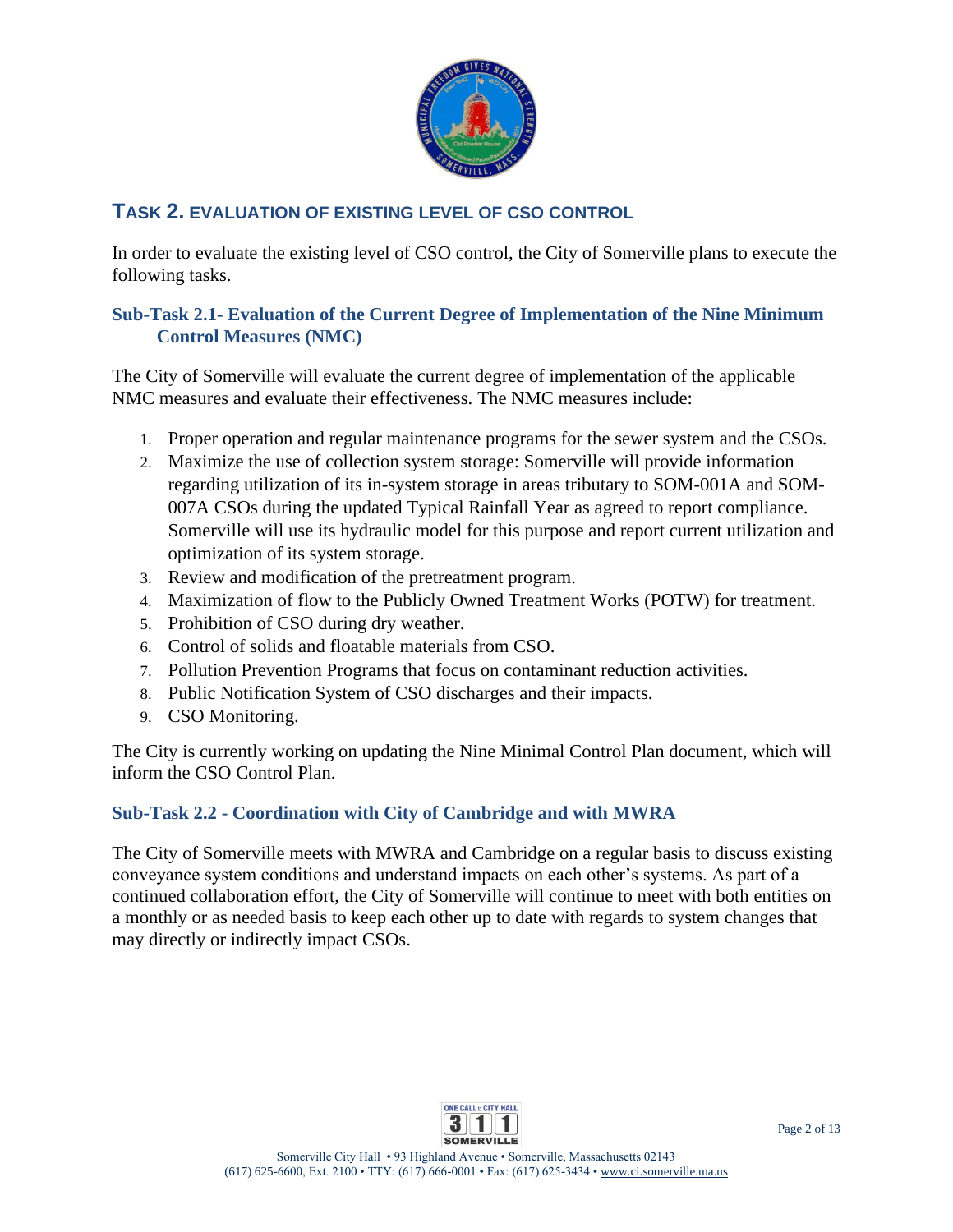

#### **Sub-Task 2.3 – Development of an Updated Typical Rainfall Year and Extreme Rainfall Events**

The City of Somerville will, in collaboration with the MWRA and Cambridge, develop a new Typical Rainfall Year that incorporates more recent historical rain data and serve as the basis to determine the current level of CSO Control as well as the level of control achieved by proposed CSO control alternatives. As part of this effort, Somerville will also select one or several large rainfall events to assess the impact of proposed CSO alternatives to upstream community flooding and sanitary sewer overflows. Potential design storms to be considered are: current 25 year, 24-hour storm event, which is roughly equivalent to the 10-year, 24-hour 2070 event, or short duration, high intensity events such as the 25-year, 1-hour storm.

A proposed methodology for the development of the updated Typical Year has be developed in collaboration with MWRA and Cambridge. The detailed methodology is included in the MWRA *Updated CSO Control Plan – Updated Scope of Work* document, Section 2.2.

**Assumptions:** Somerville assumes the updated typical year will be developed as a joint effort between Somerville, MWRA, and Cambridge and will be adopted by EPA and MassDEP no later than May 31, 2022.

## **Sub-Task 2.4 – Determine Current CSO Level of Control with Updated Typical Year**

As part of the on-going and planned coordination with Cambridge and MWRA, Somerville will request and integrate the most up-to-date conditions hydraulic models from both entities into the City's model. Somerville's hydraulic model has been developed over the years but has recently been greatly refined as part of the on-going Citywide Drainage and Water Quality Improvements Plan. The model has been developed using Infoworks ICM software, which is the same software used by the MWRA and Cambridge, greatly facilitating their integration. Infoworks ICM is a numerical hydrologic and hydraulic model that allows two-dimensional overland flow, pipe and open-channel hydraulics modeling in one single platform. This software can be used for both analysis of the conveyance system and CSO performance as well as one-dimensional receiving water quality modeling.

Work included in this sub-task includes:

- 1. Re-calibrating the existing conditions, integrated model, if needed, using permanent flow meters at SOM-001A and other relevant locations as well as MWRA meters SO-3 and MF-SO-2.
- 2. Running the calibrated, existing conditions model using the updated Typical Rainfall Year.
- 3. Determining the current level of CSO control at SOM-001A and SOM-007A using the updated Typical Year with respect to current LTCP values.

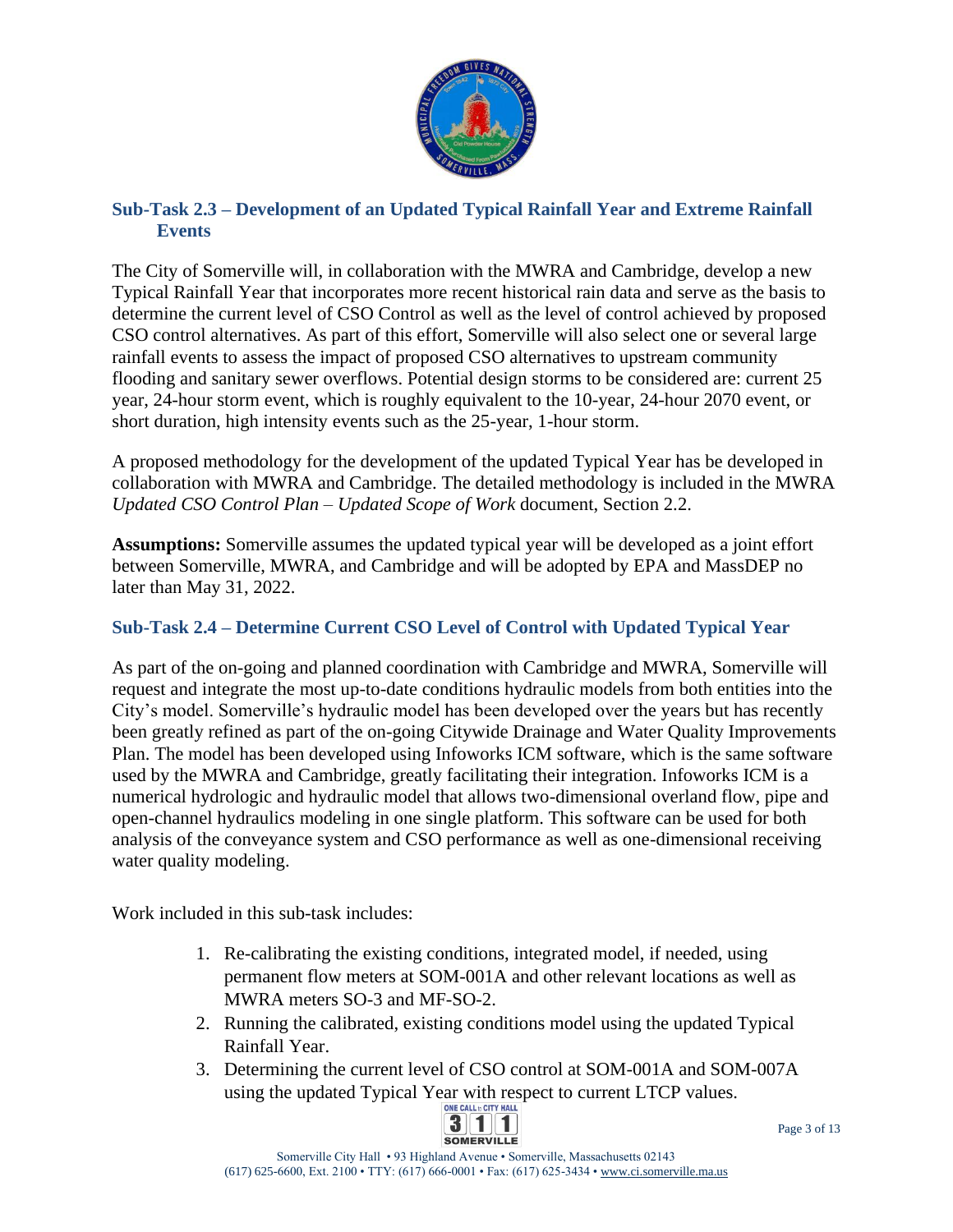

- 4. Performing a baseline pollutant load assessment, which will rely on the following metrics:
	- a. Updated Typical Year CSO volumes and activations.
	- b. Bacteria baseline loadings from Somerville to the Alewife Brook and the Upper Mystic River. Somerville will use the hydraulic model and rely on recent sampling performed by the City, the MWRA's post-construction monitoring program, and other relevant sources to assume bacteria concentrations from CSOs and non-CSO sources.
	- c. Baseline phosphorus loading from Somerville to the Alewife Brook and the Upper Mystic River. Somerville will use the land use-based methodology developed by EPA for the NPDES MS4 General Permit and relevant information in the Mystic River Watershed Alternative TMDL for Phosphorus Management to calculate the total phosphorus baseline load from stormwater runoff.
	- d. TSS and other pollutants of concern baseline loadings from Somerville will be estimated using available data that may include land use-based calculations or flow volumes from the hydraulic model and pollutant concentrations from recent sampling events or relevant literature values.
- 5. Evaluating impacts to the receiving waters. This will be accomplished by:
	- a. Computing receiving waters bacteria concentrations at critical locations of the Alewife and Mystic River for selected storms that cause CSO in the updated typical year. Somerville intends to use the same model used by the MWRA on its water quality assessment developed as part of their postconstruction monitoring program.
	- b. Estimating frequency and duration of water quality standards bacteria violations in the updated typical year for the proposed alternatives. Somerville intends to use the same MWRA model for this task.

**Assumptions:** Somerville will rely on the receiving water quality results reported in the MWRA's Water Quality Assessment from its CSO Post Construction Monitoring and Performance Assessment to the maximum extent possible.

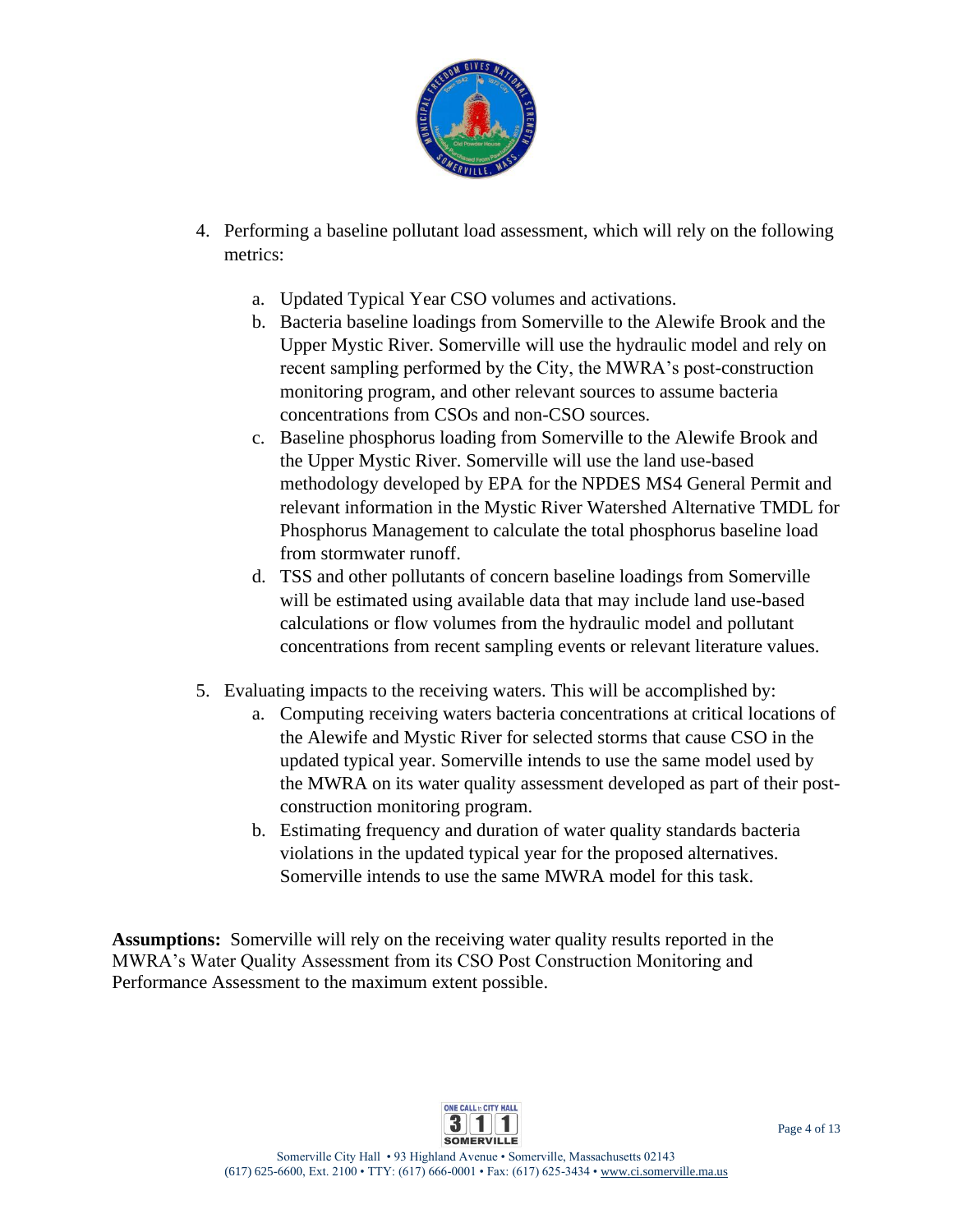

# **TASK 3. PUBLIC PARTICIPATION PLAN**

Public participation is a critical element in the successful implementation of the Somerville CSO Control Plan.

#### **Sub-Task 3.1 Public Participation Plan Goals:**

- To promote an ongoing public partnership between the City of Somerville and the community so that CSO mitigation benefits are considered within the context of the communities directly impacted by the Plan.
- To allow for early, frequent, and continuous consultation with the public by committing to public notification of the affected parties and provide opportunities for citizen feedback during development of the identified solutions.
- To assist in building public support for the identification of possible solutions.

This participation plan is intended to establish a public involvement process that is dynamic in nature so that it can evolve with the progress of the CSO Control Plan.

#### **Sub-Task 3.2 Environmental Justice**

An important component of the Plan is identifying Environmental Justice populations. The goal of identifying the population in the plan area is to identify Environmental Justice communities so that impacts associated with the Plan are not disproportionately distributed and that public outreach is fair and inclusive.

Based on the Massachusetts 2020 Environmental Justice Populations map, CSO areas subject to the 2019 Variance within the City of Somerville have several block groups that qualify as an EJ population.

The populations in the project area include Spanish, Portuguese, and Creole translation requirements. The City of Somerville will take additional measures to improve public participation of the EJ population, such as making key documents available in other languages such as Spanish, Portuguese, Haitian Creole, and Nepali, providing translation services at public meetings, and holding public meetings in accessible locations near public transportation.

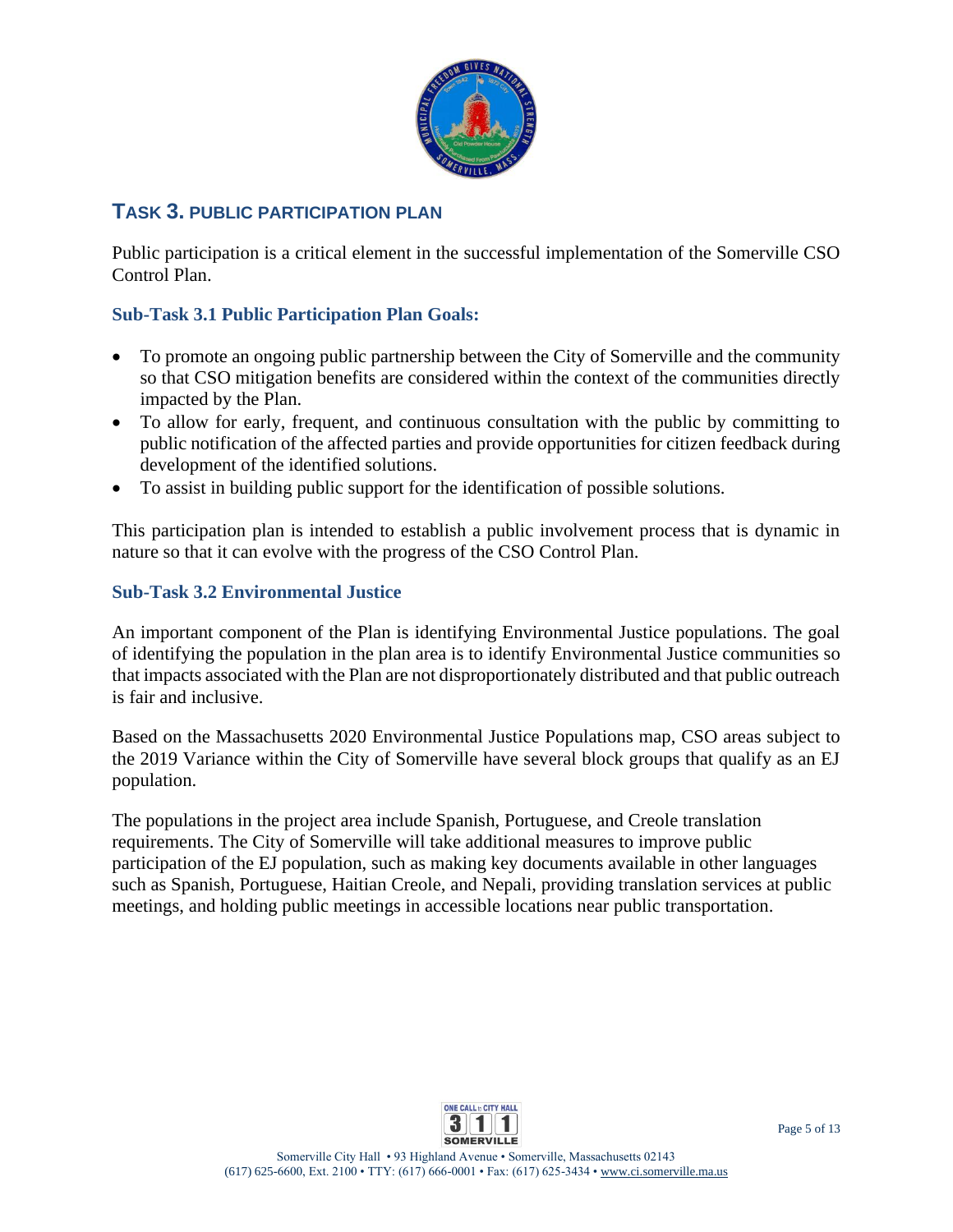



#### **Figure 1. EJ Populations within SOM-001A and SOM-007A tributary areas**

• Orange: Minority (The block group minority population is greater than or equal to 40 percent, or the block group minority population is greater than or equal to 25 percent and the median household income of the municipality the block group is in is less than 150 percent of the Massachusetts median household income.)

• Dark Green: Minority and income (At least 25 percent of households have a median household income 65 percent or less than the state median household income.)

• Magenta: Minority and English isolation (25 percent) or more of households do not include anyone older than 14 who speaks English very well.)

### **Sub-Task 3.3 Stakeholder Coordination**

Formal meetings and presentations for stakeholders will occur during major tasks in Plan Development or to discuss specific concerns or topics. These meetings will provide Plan information and provide an opportunity for any questions to be addressed. The Project Team will be responsible for maintaining minutes of meetings that clearly document the public outreach efforts. The minutes will identify the issues raised during each outreach session and designate follow-up actions that are required as a result of that session.

The sections below summarize the various stakeholder meetings that will be conducted.

## 3.3.1 Public Meetings:

- A joint initial public meeting with MWRA, the City of Cambridge, and the City of Somerville will be held in late Spring or Summer 2022 to educate the public on the draft scope and goals.
- A minimum of two more public meetings will be held prior to and during the development of the CSO control alternatives.

Publication in local and regional newspapers and/or other broadcasting platforms of upcoming public meetings will provide an opportunity to the public to prepare for the meeting and relay informed questions to the City of Somerville.

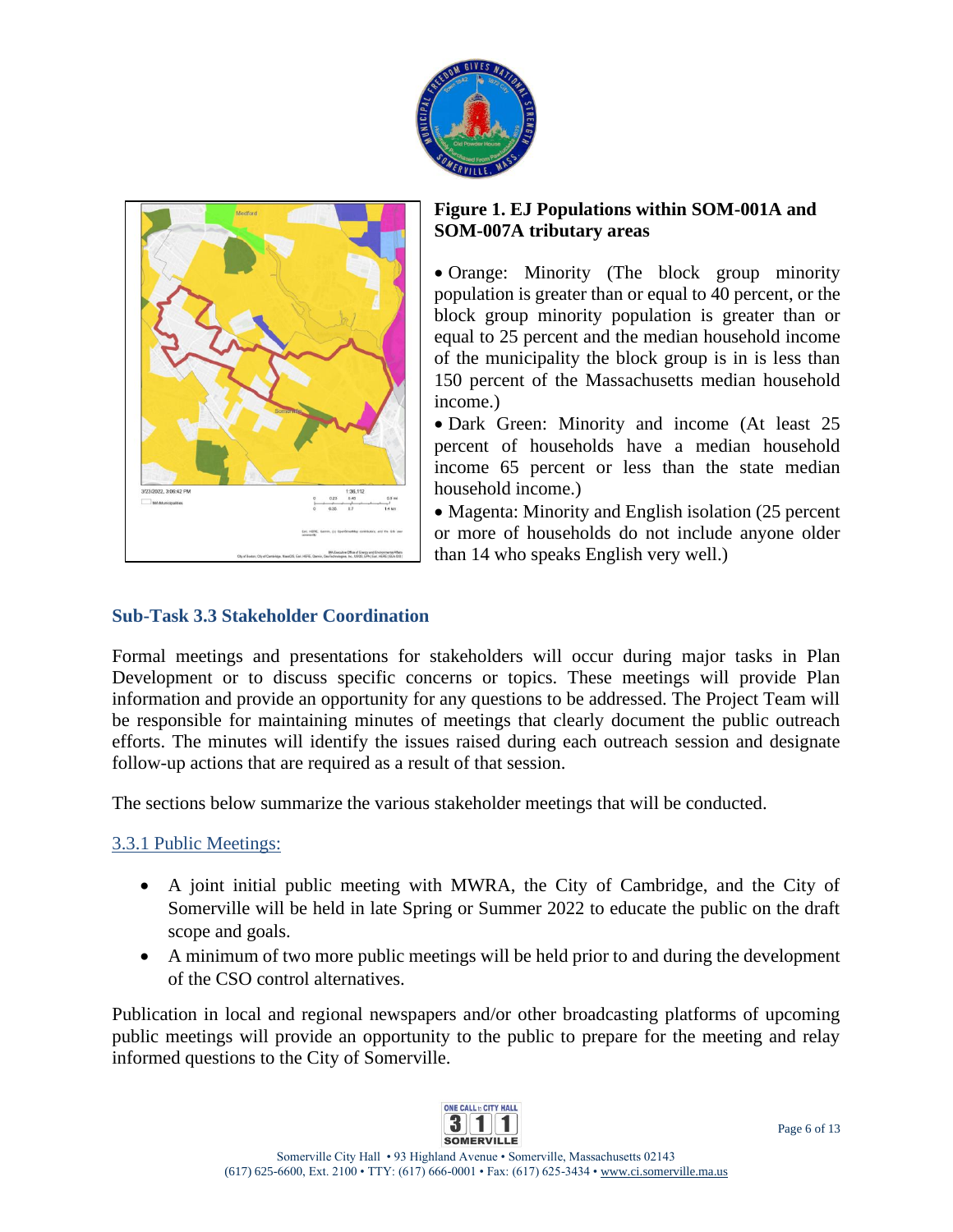

#### 3.3.2 Other Outreach Tools

These include:

- Project Brochure or Fact Sheets
- Social Media posts on the City of Somerville's social media platforms
- The City of Somerville's SomerVoice website

#### 3.3.3 Public Hearing

A public hearing will be held after the distribution of the Draft Recommended Plan and during the review period.

#### 3.3.4 Agency Coordination

The City of Somerville has and will continue to coordinate with state and local agencies over the course of this Plan. The City of Somerville meets with MWRA and City of Cambridge on a regular basis to discuss existing conveyance system conditions and understand impacts on each other's systems. As part of a continued collaboration effort, the City of Somerville will continue to meet with both entities on a monthly or as needed basis in order to keep each other up to date with regards to system changes that may directly or indirectly impact CSOs.

If needed, the City of Somerville will schedule a pre-filing meeting to consult with the MEPA office and identify any potential review thresholds and determine if an Environmental Notification Form (ENF) is needed.

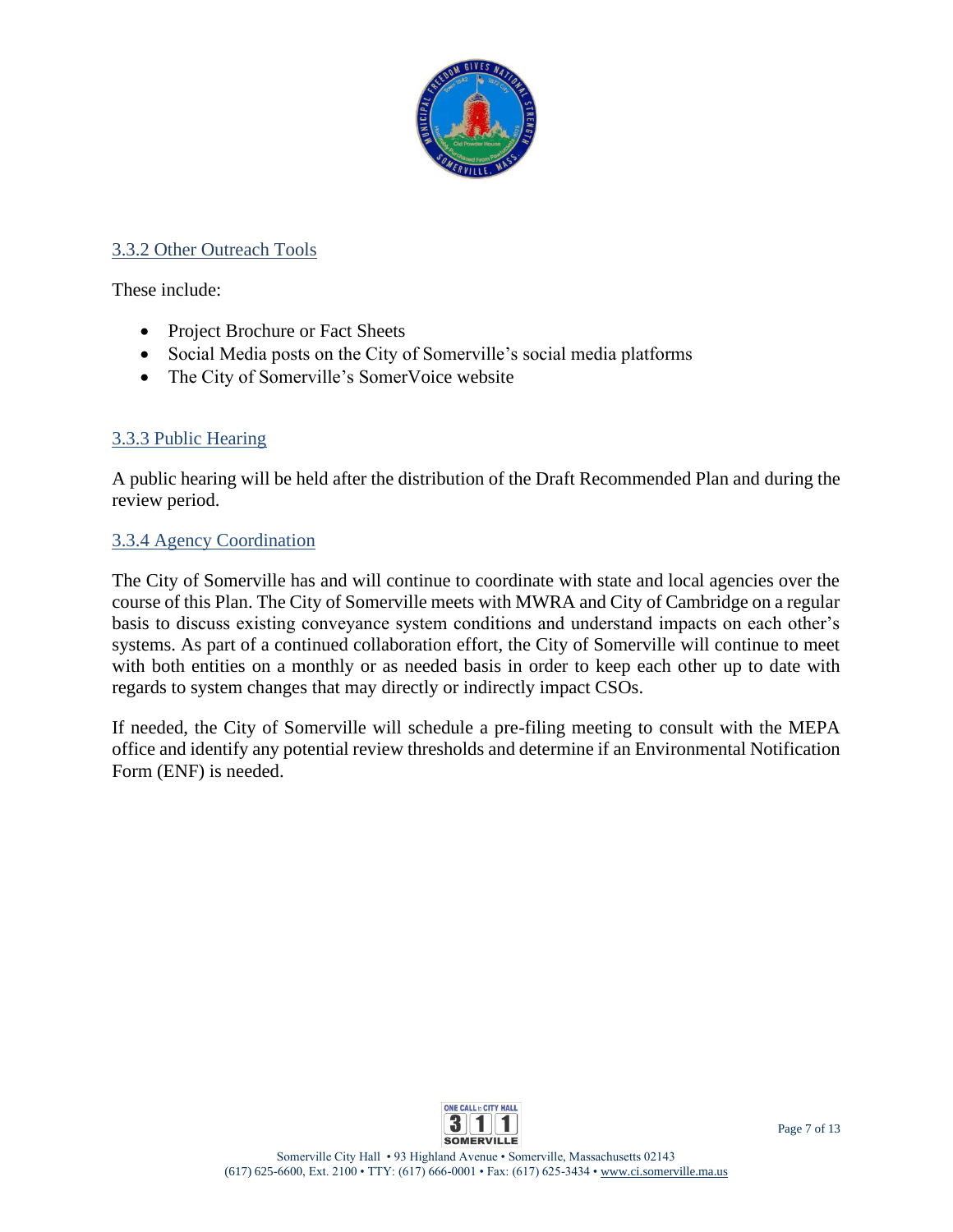

# **TASK 4. CSO CONTROL ALTERNATIVES ANALYSIS**

Based on the current level of CSO Control determined in Task 2, Somerville will evaluate multiple CSO Control alternatives in areas tributary to SOM-001A and SOM-007A to identify interventions that would allow or contribute significantly towards the attainment of water quality standards. These alternatives will be in addition to any other planned interventions by the MWRA or Cambridge in their respective systems that may change the nature and magnitude of interventions required by Somerville to achieve the water quality goals. This will consist of the following sub-tasks.

#### **Sub-Task 4.1 - CSO Control Alternative Development and Analysis**

- 1. Modify existing conditions model to reflect future, planned system interventions by MWRA and Cambridge that may have a direct or indirect impact on activations in Somerville's CSOs.
- 2. Screening and feasibility evaluation of alternatives that allow or contribute significantly towards the attainment of water quality standards during the updated Typical Year. Screening and evaluation of the following are proposed:
	- a. Nine Minimum Control Measures Evaluation. As indicated in Task 2, the City will evaluate the current degree of implementation of the NMCMs. Under this task, the City will evaluate if any changes can be made to the NMCs to further reduce CSOs.
	- b. Elimination of CSOs. Two different general approaches to CSO elimination will be evaluated.
		- i. Upstream sewer separation with green infrastructure implementation in public right-of-way. The City of Somerville will evaluate the impact of eliminating its SOM-001A and SOM-007A CSOs by means of upstream sewer separation and implementing Green Infrastructure as recommended in the Citywide Drainage and Water Quality Plan. It is worth noting that tributary areas to the SOM-001A and SOM-007A CSO regulators are not entirely contained within Somerville and therefore, complete elimination of the CSO may not be possible by sewer separation within Somerville boundaries alone.
		- ii. Upstream sewer separation with an extensive naturalization and modification of the urban environment. Examination of the historical

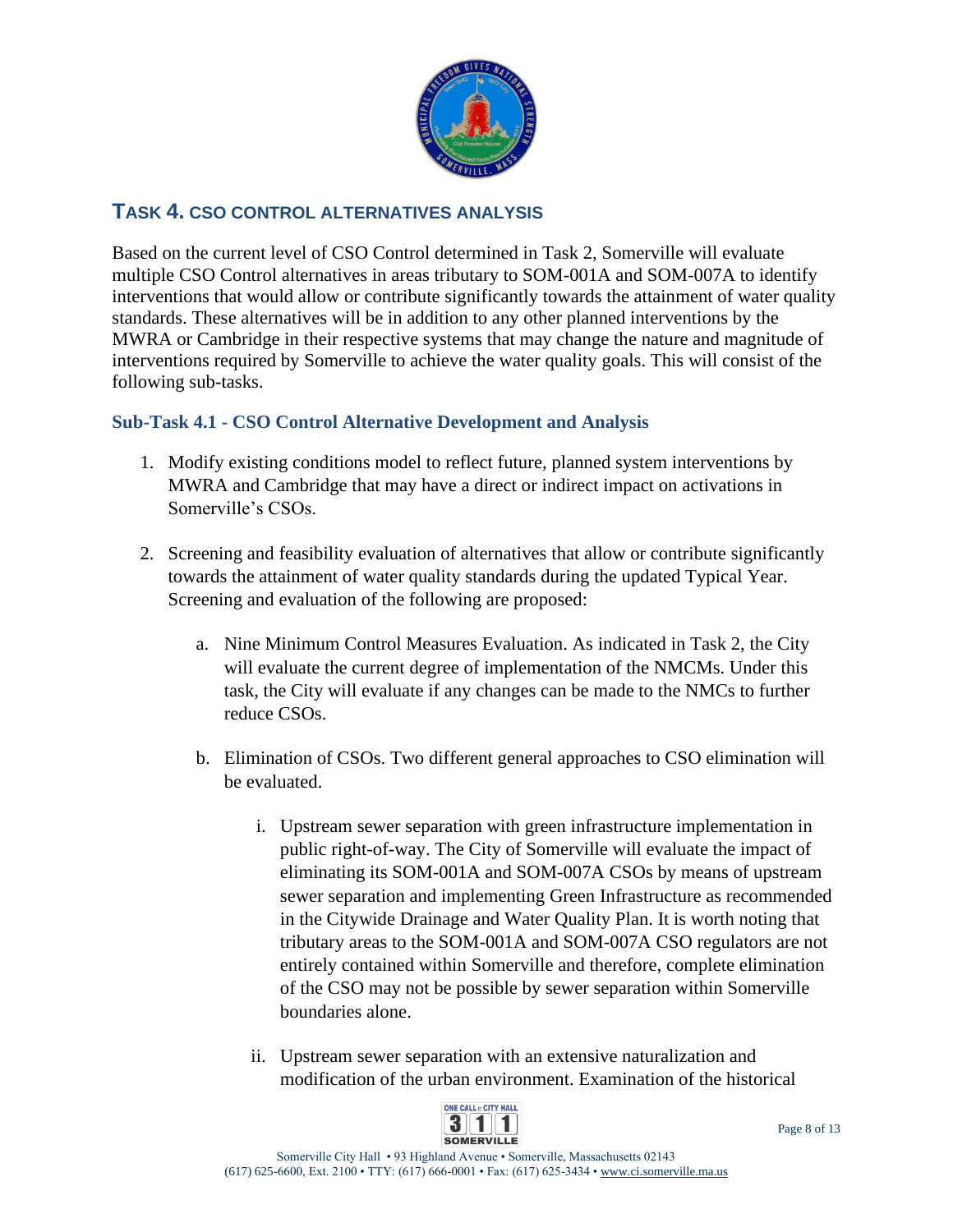

record regarding flooding and data regarding natural soils indicate that green solutions to eliminate CSOs would require extensive land area. To bracket the screening of options, the City of Somerville will identify the extent of currently developed land that would need to be converted to wetlands or flood-tolerant open space and develop localized stormwater systems in those areas that would be required to eliminate CSOs.

- c. Relocation of CSOs: Somerville will evaluate the potential of relocating the CSOs to areas that may be less sensitive from a water quality and water use standpoint. The City will evaluate CSO relocation opportunities with the goal of maximizing the recovery of designated water uses. Similar to elimination of CSOs, relocation of a CSO would require substantial coordination with neighboring communities and the MWRA as it would potentially impact their systems significantly.
- d. Other technologies within Somerville (treatment, in-line or off-line storage, passive or real-time system controls etc.). The City of Somerville will evaluate the use of other technologies in addition to or in lieu of elimination and relocation of CSOs. These technologies will target improving system performance and water quality outcomes by different means such as CSO consolidation and treatment, or increasing in-line or off-line storage capacity using passive or real-time controls at critical locations of the collection system.
- e. Other technologies outside Somerville (i.e. enhancement to MWRA's infrastructure, creation of a large wetland resource in Arlington).
- 3. CSO mitigation alternatives deemed technically feasible, will be incorporated into the model and will be run with the updated Typical Year to assess alternatives' CSO performance as well as the selected extreme rainfall events.
- 4. Provide level of CSO control for the alternatives evaluated (annual activations and volumes)
- 5. Evaluate impacts to upstream flooding using the selected extreme rainfall events.
- 6. Provide estimated updated stormwater discharge volumes for the alternatives evaluated.
- 7. Provide a cost estimate of the alternatives evaluated deemed technically feasible.

**Assumptions:** Somerville assumes that no more than eight alternatives will be screened for feasibility per CSO area and no more than five will need to be modeled per CSO area.

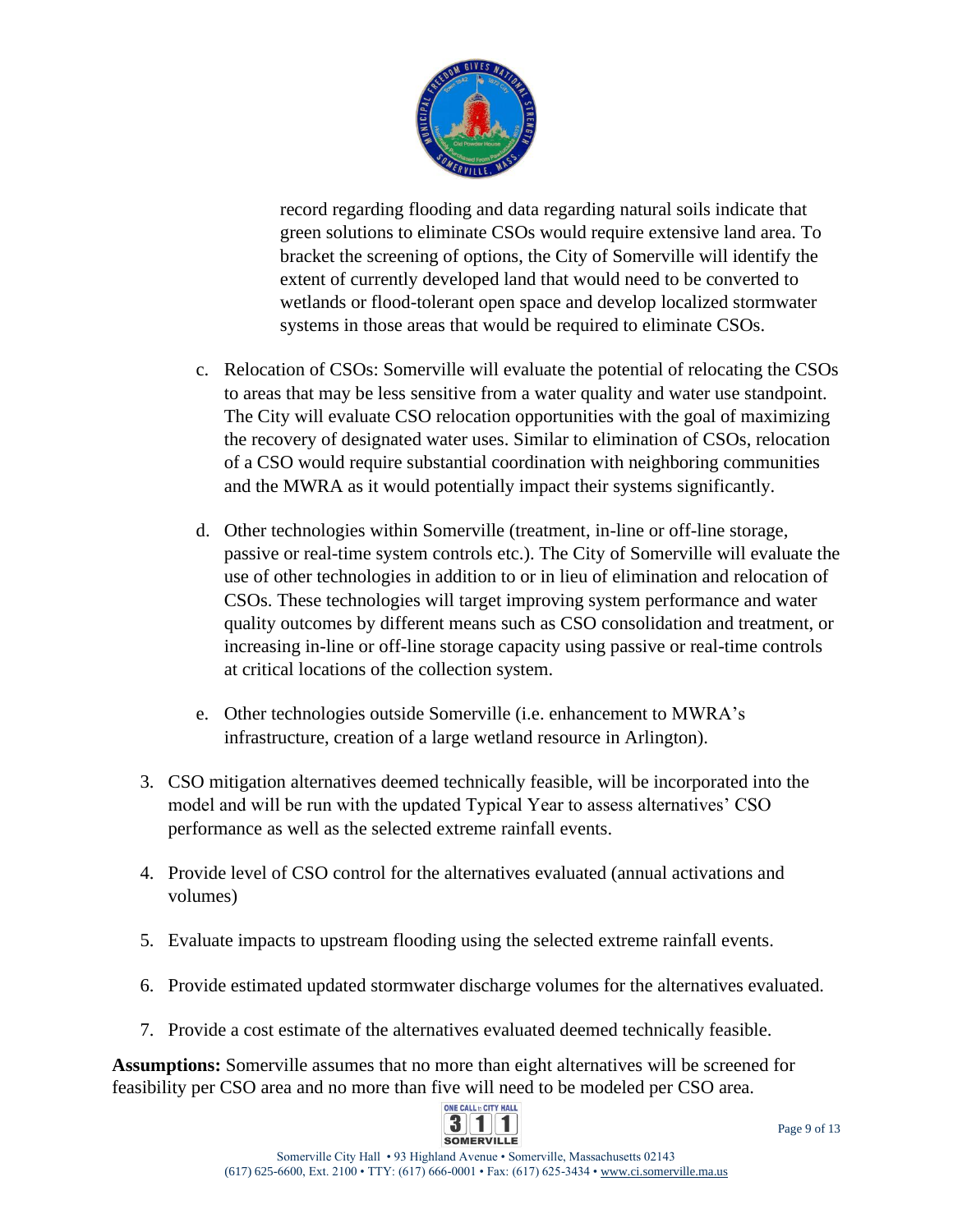

## **Sub-Task 4.2 -Receiving Water Quality Impacts of Technically Feasible Alternatives**

The goal of any of the proposed alternatives is to attain the water quality standards of the receiving water body. Under this task, Somerville will perform a water quality assessment of the receiving water bodies that will include the impacts of non-CSO discharges, which will become more relevant in cases where sewer separation is being proposed. In order to evaluate the impacts to receiving water quality, the following is proposed:

- 1. Calculate bacteria, phosphorus and other pollutants of concern loading baseline changes from CSO and stormwater discharges from Somerville to the Alewife Brook and the Upper Mystic River for the proposed alternatives. Somerville will use the hydraulic model and rely on recent sampling performed by the City, the MWRA's postconstruction monitoring program, and other relevant sources such as land use-based metrics to compute pollutant loadings.
- 2. Evaluate the impacts of feasible alternatives to receiving waters. This will be accomplished by:
	- a. Compute receiving waters bacteria concentrations at critical locations of the Alewife and Mystic River for selected storms that cause CSOs in the updated typical year. Somerville intends to use the same model used by the MWRA on its water quality assessment developed as part of their post-construction monitoring program.
	- b. Estimate frequency and duration of water quality standards bacteria violations in the updated typical year for the proposed, feasible alternatives. Somerville intends to use the same MWRA model for this task.
	- c. Compare changes in loadings of phosphorus and other pollutants of concern with respect to the baseline conditions. These updated loadings will be compared to those recommended to meet applicable water quality standards as established in reference documents such as the Mystic River Watershed Alternative TMDL for Phosphorus Management.

Somerville will coordinate with MWRA and Cambridge in the documentation of results from the receiving water quality analysis and potentially submit information to MassDEP to support a Use Attainability Analysis, if needed.

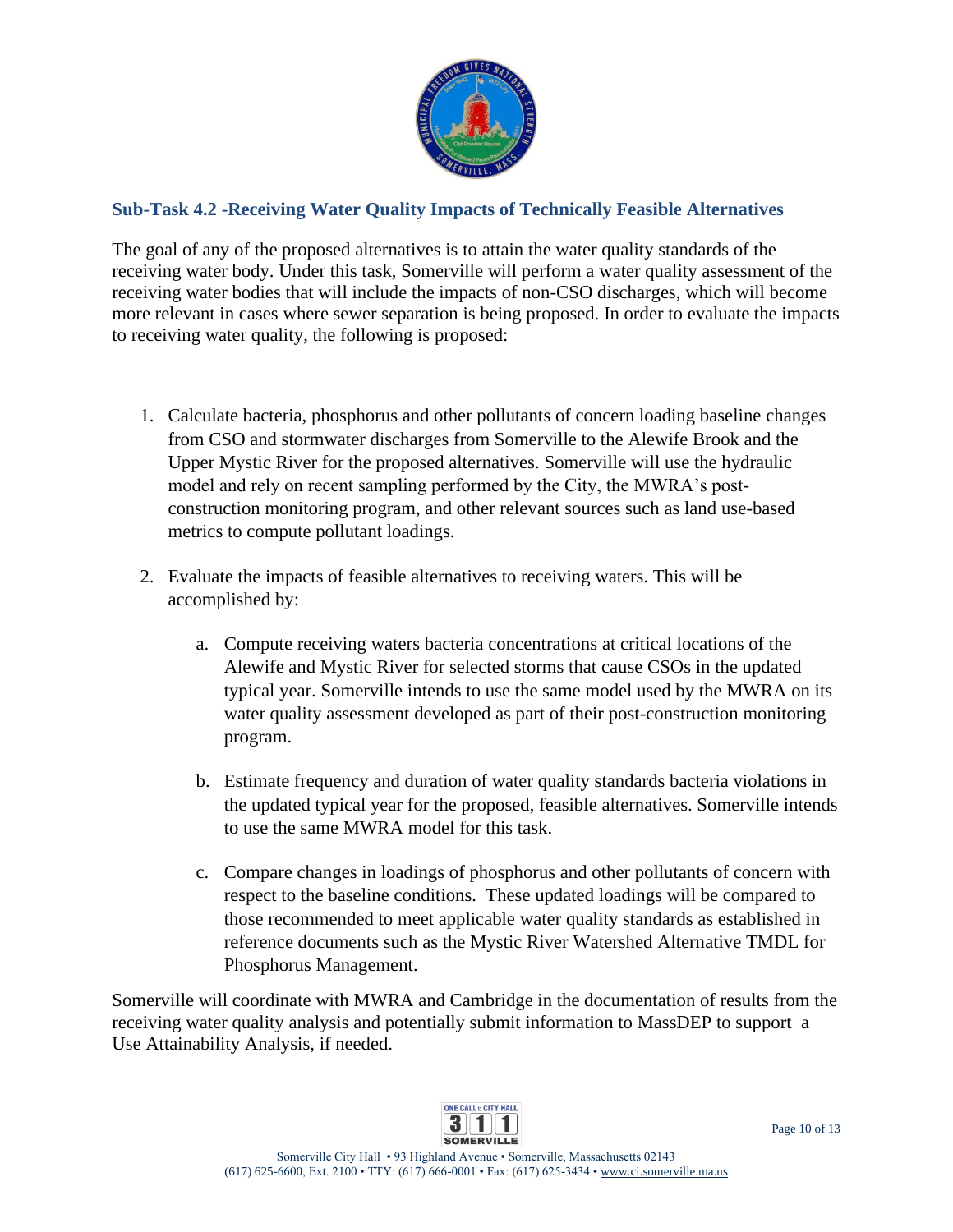

**Assumptions:** Somerville assumes that no more than five alternatives will need to be modeled per CSO area.

#### **Sub-Task 4.3 - Cost/Benefit Evaluation of Technically Feasible Alternatives: Affordability Analysis**

Under this task, the City of Somerville will perform a cost-benefit analysis of the proposed alternatives that were deemed technically feasible and allow or contribute significantly towards the attainment of receiving water quality standards for bacteria, phosphorus and other pollutants of concern. Somerville will provide project implementation cost estimates for these alternatives, which will be calculated using Engineering best practices and judgment. Somerville will then develop cost-benefit metrics for these projects to be able to objectively compare and rank them. These metrics will reflect the impacts on water quality and impacts on sensitive use areas relative to the project costs.

For the top alternatives in each CSO area, with the most favorable cost-benefit metrics, Somerville will perform an affordability analysis using EPA's guidance and framework in the 2014 Memorandum on Financial Capability Assessment Framework for Municipal Clean Water Act Requirements.

The affordability analysis will provide valuable information and insight as to which of the proposed alternatives are feasible from a financial standpoint and understand the impacts to Somerville's rate payers.

**Assumptions:** Somerville assumes the top three alternatives from a cost-benefit prospective will undergo the affordability analysis.

#### **Sub-Task 4.4 -Alternative Selection and Development of an O&M Plan, Implementation Schedule, and Post-Construction Monitoring Plan**

The cost-benefit analysis and affordability analysis in Task 4.3 will undergo public review and will be shared and coordinated with the MWRA and Cambridge. The input from this process will then inform the selection of the best alternative per CSO area (one for SOM-001A and one for SOM-007A).

For the selected alternatives, the City will then develop an implementation schedule and create an O&M plan, if needed, as well as a monitoring program to ascertain the effectiveness of the selected CSO controls.

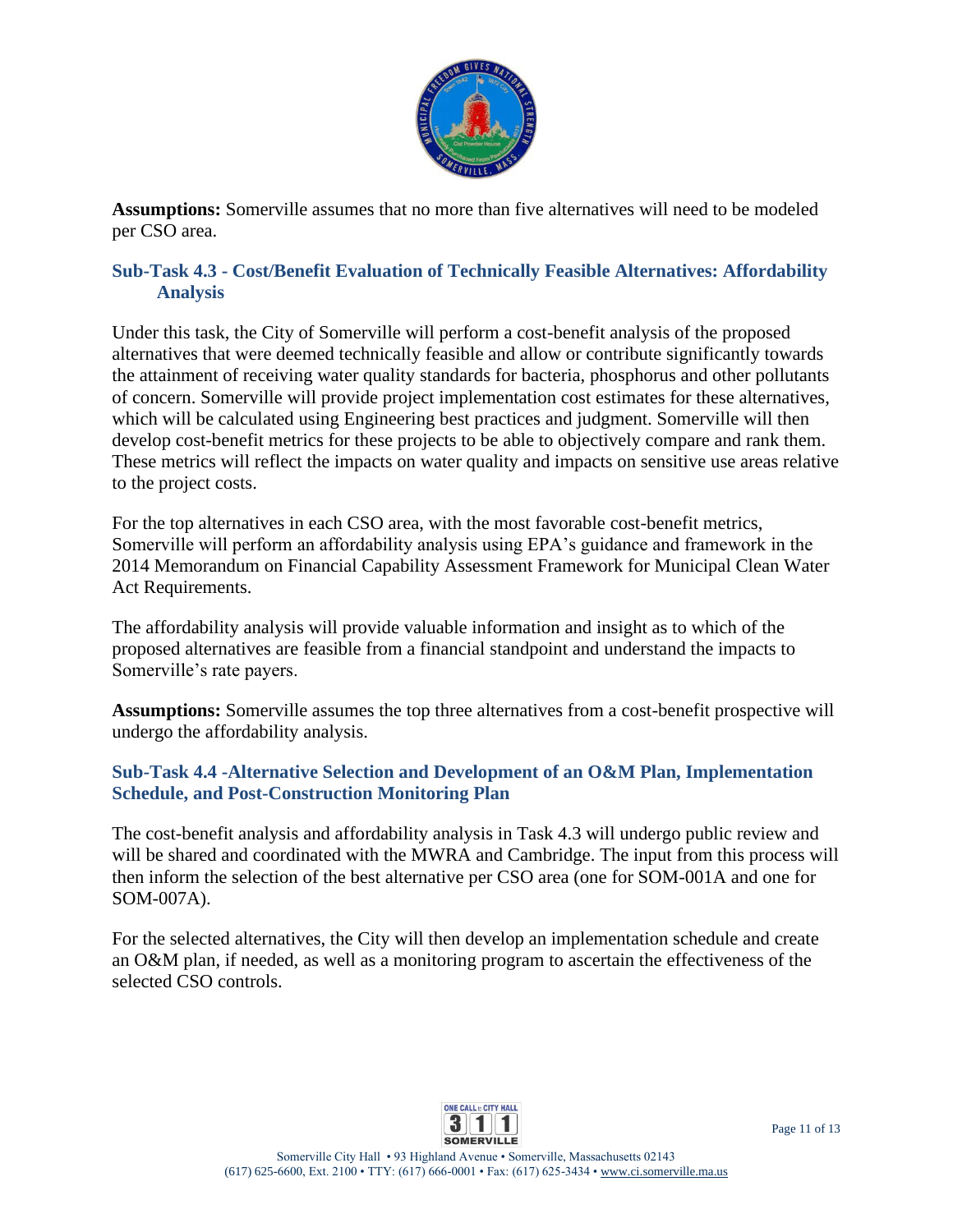

## **TASK 5. DEVELOPMENT OF THE DRAFT AND FINAL CSO PLAN**

The City of Somerville will generate a Draft and Final CSO Control Recommended Plan that allows compliance with the Clean Water Act Federal Water Quality Standards 40 CFR 131 and Massachusetts Water Quality Standards 314CMR 4.00. The Draft CSO Control Recommended Plan will based on the information gathered and the decisions made through the CSO alternative selection and public engagement process described above. The Draft CSO Control Recommended Plan will be submitted to MassDEP and EPA for review no later than June 30, 2023. Upon review from MassDEP and EPA, Somerville will generate a Final CSO Control Recommended Plan that will address comments received. The Final CSO Control Plan will be submitted no later than December 31, 2023.

**Assumptions:** Somerville assumes that EPA and MassDEP review of the draft CSO Control Plan will take no longer than three months to allow enough time to address comments received.